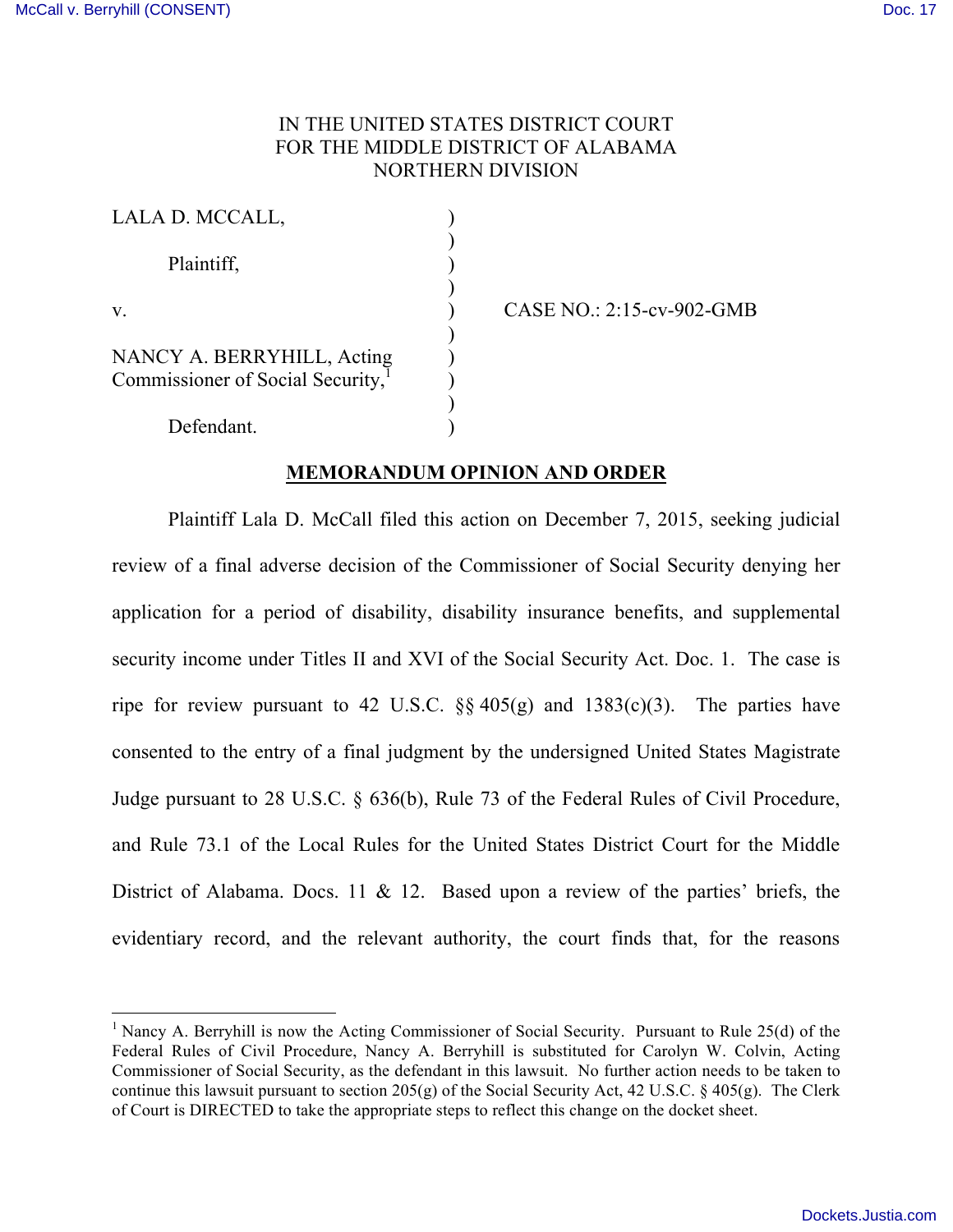explained below, the Commissioner's decision is due to be REVERSED and REMANDED.

### **I. STANDARD OF REVIEW**

The court reviews a social security case to determine whether the Commissioner's decision "is supported by substantial evidence and based upon proper legal standards." *Lewis v. Callahan*, 125 F.3d 1436, 1439 (11th Cir. 1997). The court "may not decide the facts anew, reweigh the evidence, or substitute its judgment for that of the Commissioner," but rather it "must defer to the Commissioner's decision if it is supported by substantial evidence." *Miles v. Chater*, 84 F.3d 1397, 1400 (11th Cir. 1997) (internal quotation marks omitted). Indeed, the court must affirm the Commissioner's decision "if it is supported by substantial evidence and the correct legal standards were applied." *Kelly v. Apfel*, 185 F.3d 1211, 1213 (11th Cir. 1999) (citing *Graham v. Apfel*, 129 F.3d 1420, 1422 (11th Cir. 1997)).

"Substantial evidence is more than a scintilla—i.e., the evidence must do more than merely create a suspicion of the existence of a fact, and must include such relevant evidence as a reasonable person would accept as adequate to support the conclusion." *Jones ex rel. T.J.J. v. Astrue*, 2011 WL 1706465, at \*1 (M.D. Ala. May 5, 2011) (citing *Lewis*, 125 F.3d at 1440). The court must scrutinize the entire record to determine the reasonableness of the decision reached. *Hale v. Bowen*, 831 F.2d 1007, 1010 (11th Cir. 1987). "If the Commissioner's decision is supported by substantial evidence, the district court will affirm, even if the court would have reached a contrary result as a finder of fact, and even if the court finds that the evidence preponderates against the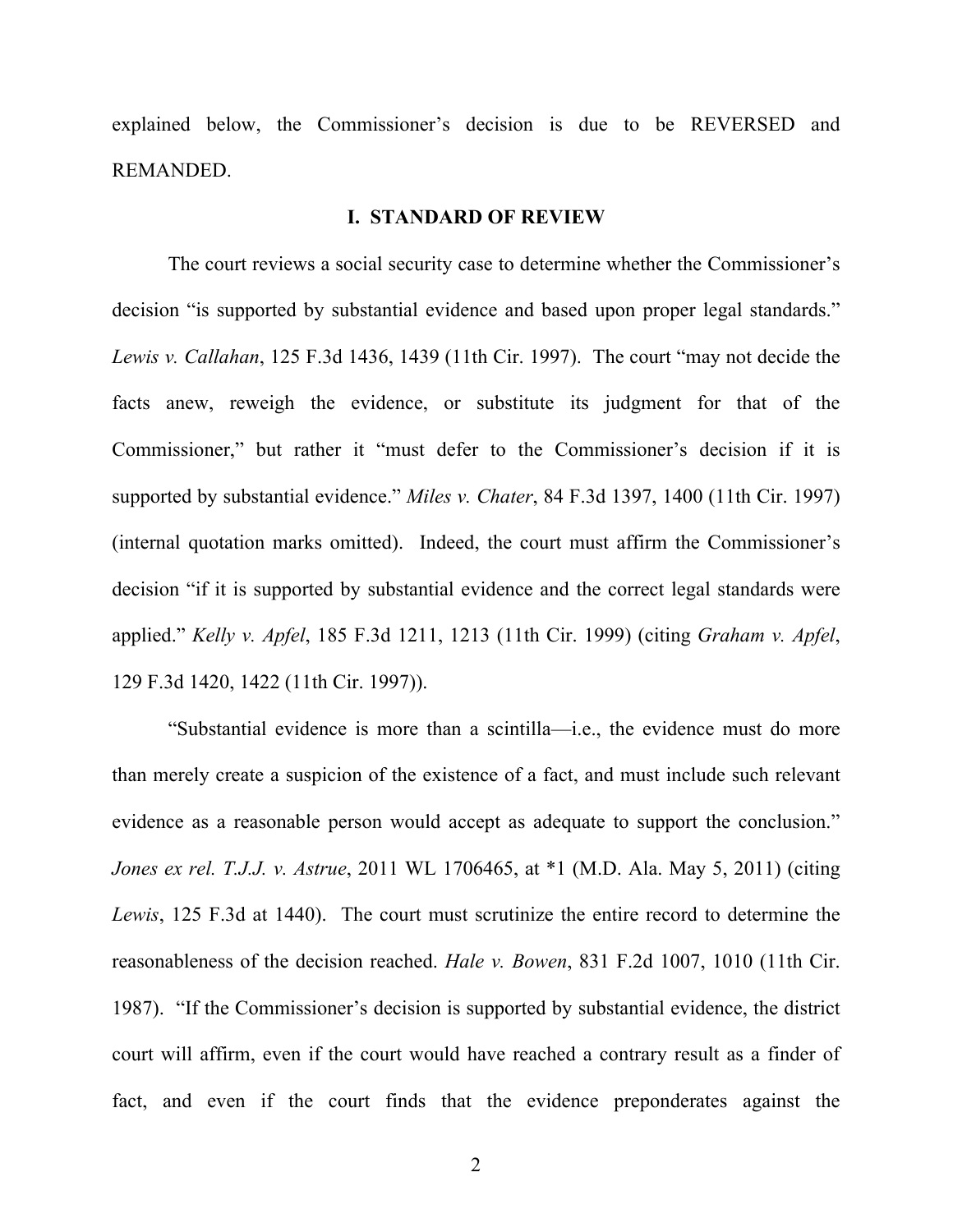Commissioner's decision." *Jones*, 2011 WL 1706465, at \*2 (citing *Edwards v. Sullivan*, 937 F.2d 580, 584 n.3 (11th Cir. 1991)). The court will reverse the Commissioner's decision on plenary review if the decision applies incorrect law, or if the decision fails to provide the court with sufficient reasoning to determine that the Commissioner properly applied the law. *Cornelius v. Sullivan*, 936 F.2d 1143, 1145-46 (11th Cir. 1991); *Jones*, 2011 WL 1706465, at \*2 (citing *Keeton v. Dep't of Health & Human Servs.*, 21 F.3d 1064, 1066 (11th Cir. 1994)). There is no presumption that the Commissioner's conclusions of law are valid. *Id.*

### **II. STATUTORY AND REGULATORY FRAMEWORK**

To qualify for disability benefits, a claimant must show the "inability to engage in any substantial gainful activity by reason of any medically determinable physical or mental impairment which can be expected to result in death or which has lasted or can be expected to last for a continuous period of not less than 12 months." 42 U.S.C.  $\S$  423(d)(1)(A); 42 U.S.C.  $\S$  416(i). A physical or mental impairment is "an impairment that results from anatomical, physiological, or psychological abnormalities which are demonstrated by medically acceptable clinical and laboratory diagnostic techniques." 42 U.S.C.  $\S$  423(d)(3). McCall bears the burden of proving that she is disabled, and she is responsible for producing evidence to support her claim. *See Ellison v. Barnhart*, 355 F.3d 1272, 1276 (11th Cir. 2003).

Determination of disability under the Social Security Act requires a five-step analysis. 20 C.F.R. § 404.1520(a). Specifically, the Commissioner must determine in sequence: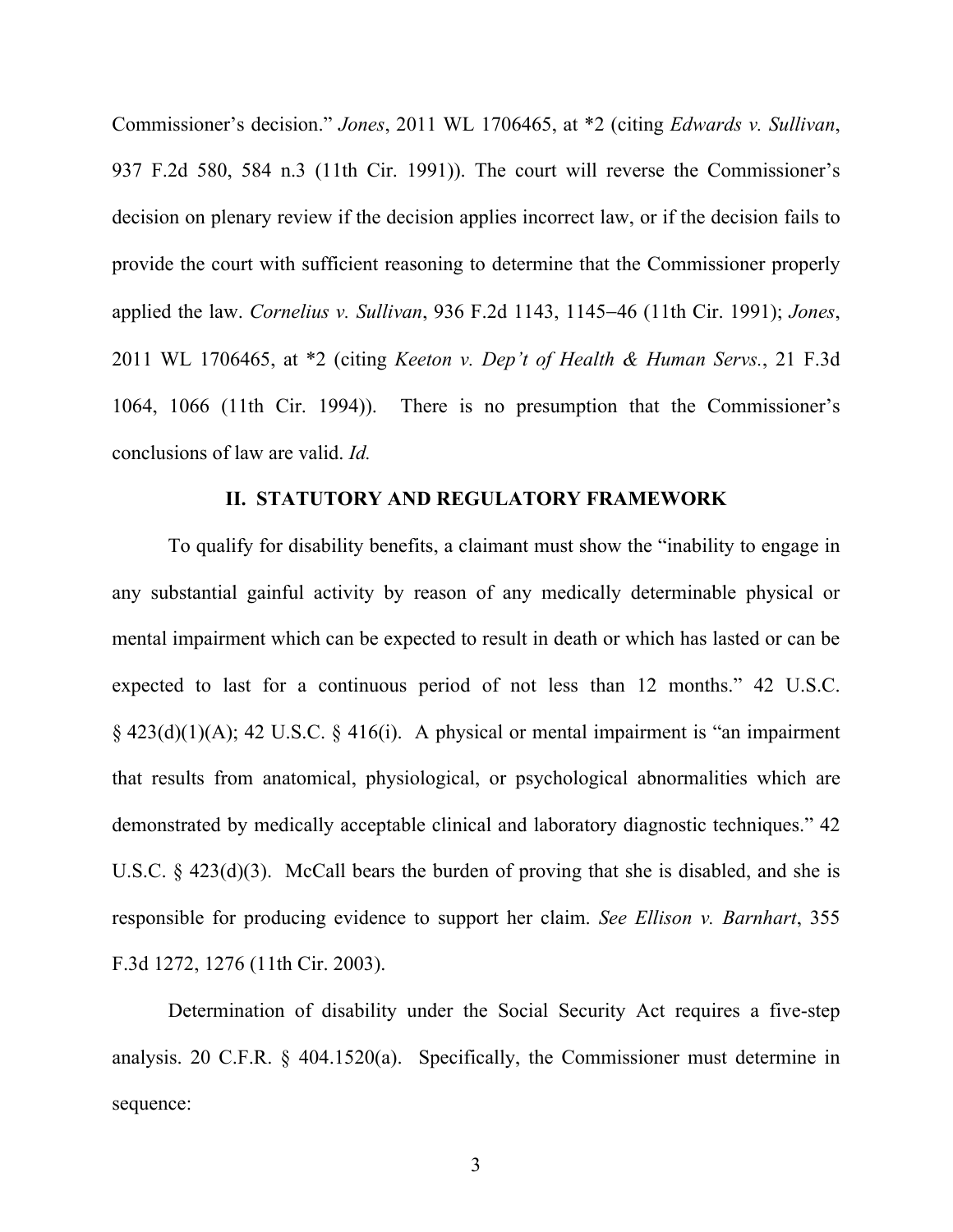- (1) Is the claimant presently unemployed?
- (2) Is the claimant's impairment severe?
- (3) Does the claimant's impairment meet or equal one of the specific impairments set forth in 20 C.F.R. Pt. 404, Subpt. P, App. 1?
- (4) Is the claimant unable to perform his or her former occupation?
- (5) Is the claimant unable to perform any other work within the economy?

*McDaniel v. Bowen*, 800 F.2d 1026, 1030 (11th Cir. 1986). "An affirmative answer to any of the above questions leads either to the next question, or, on steps three and five, to a finding of disability. A negative answer to any question, other than step three, leads to a determination of 'not disabled.'" *Id.* at 1030 (quoting 20 C.F.R. § 416.920(a)−(f)). "Once the finding is made that a claimant cannot return to prior work the burden of proof shifts to the Secretary to show other work the claimant can do." *Foote v. Chater*, 67 F.3d 1553, 1559 (11th Cir. 1995) (citing *Gibson v. Heckler*, 762 F.2d 1516 (11th Cir. 1985)).

#### **III. DISCUSSION**

### **A. Facts**

McCall filed her applications for benefits on September 20, 2012, alleging a disability onset date of April 1, 2011. Doc. 16-5. McCall's claims were denied at the administrative level. Doc. 16-4.

McCall requested and received a hearing before an Administrative Law Judge ("ALJ"). Doc. 16-4. After holding a hearing, the ALJ concluded that McCall had the severe impairments of "back disorders, anxiety, depression, and hypothyroidism," but that none of those impairments or combination of impairments meets or medically equals the severity of one of the listed impairments in 20 C.F.R. Part 404, Subpart P, Appendix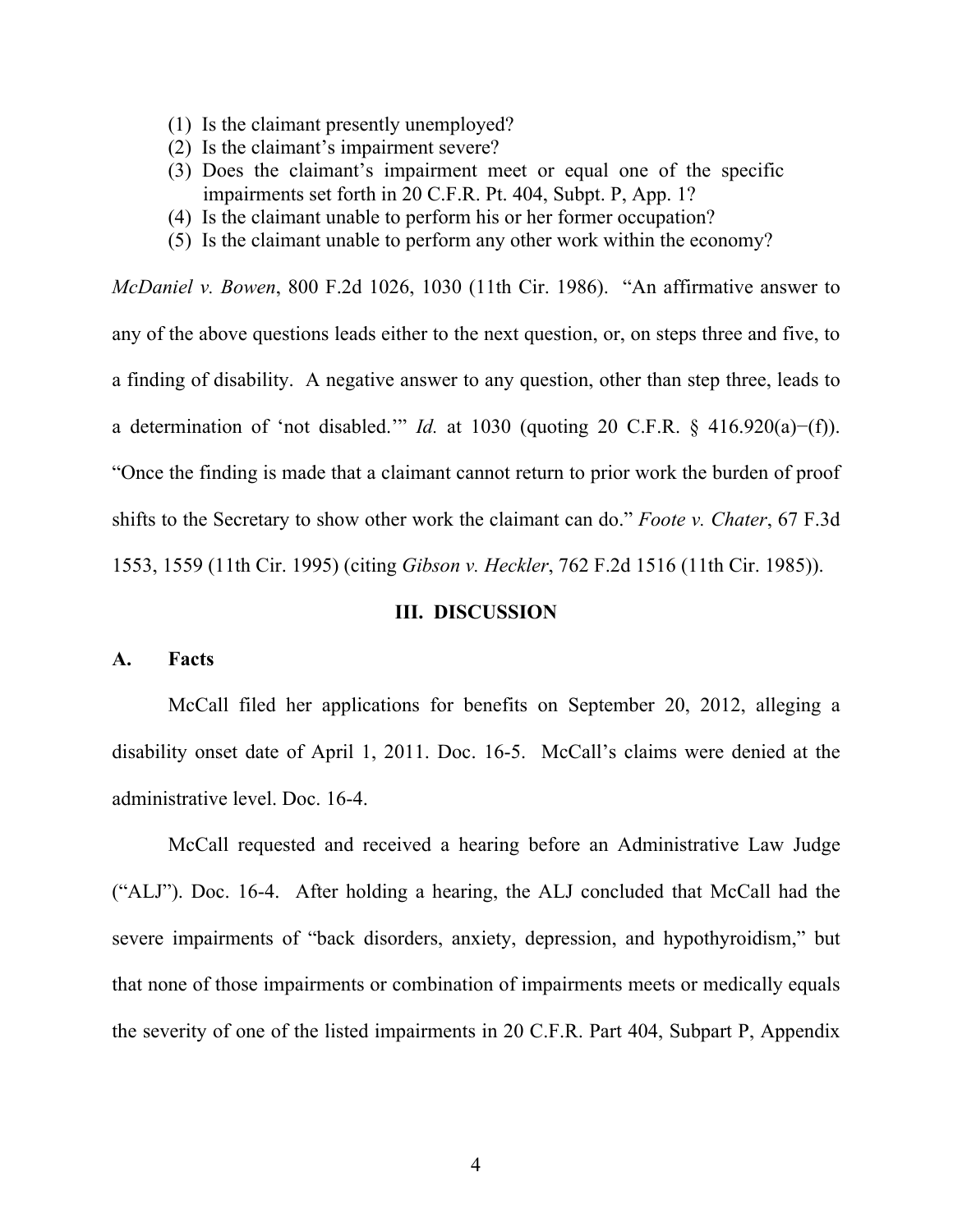1 (20 C.F.R. §§ 404.1520(d), 404.1525, 404.1526, 416.920(d), 416.925, and 416.926).

Doc. 16-2. The ALJ concluded that McCall has the residual functional capacity to

perform a range of light work as defined in 20 CFR 404.1567(b) and 416.967(b), except the claimant is able to stand/walk four to six hours of an eight-hour workday and sit 6 to 8 hours in an 8-hour workday. She should not be required to reach overhead bilaterally and she should not be required to handle objects more than frequently with both hands. She should not be required to climb ladders, ropes and scaffolds, work at unprotected heights or drive commercial vehicles. The claimant is able to concentrate and carry out short, simple work instructions, adapt to occasional changes in work settings and routines and time off task can be accommodated by normal breaks. The claimant should not be required to work around the general public but she is able to interact with co-workers and supervisors occasionally.

Doc. 16-2. Ultimately, the ALJ concluded that McCall was not disabled within the meaning of the Social Security Act. Doc. 16-2.

### **B. Analysis**

McCall presents the following issues for the court's review: (1) whether the ALJ committed reversible error by failing to assign any weight to a psychological consultation examination by Dr. Fernelle L. Warren and by neglecting, in its entirety, the mental limitations Dr. Warren assigned to McCall; and (2) whether the ALJ committed reversible error by relying upon a non-examining reviewing physician's opinion to support the residual functional capacity assigned to McCall in violation of *Dillard v*. *Astrue*, 834 F. Supp. 2d 1325, 1332 (S.D. Ala. 2011) (citing *Swindle v. Sullivan*, 914 F. 2d 222, 226 (11th Cir. 1990)).<sup>2</sup> Because the court finds that McCall's first issue warrants reversal, the court pretermits discussion and decision on the second issue.

 <sup>2</sup> These are the issues as presented by McCall in her brief. *See* Doc. 14 at 2.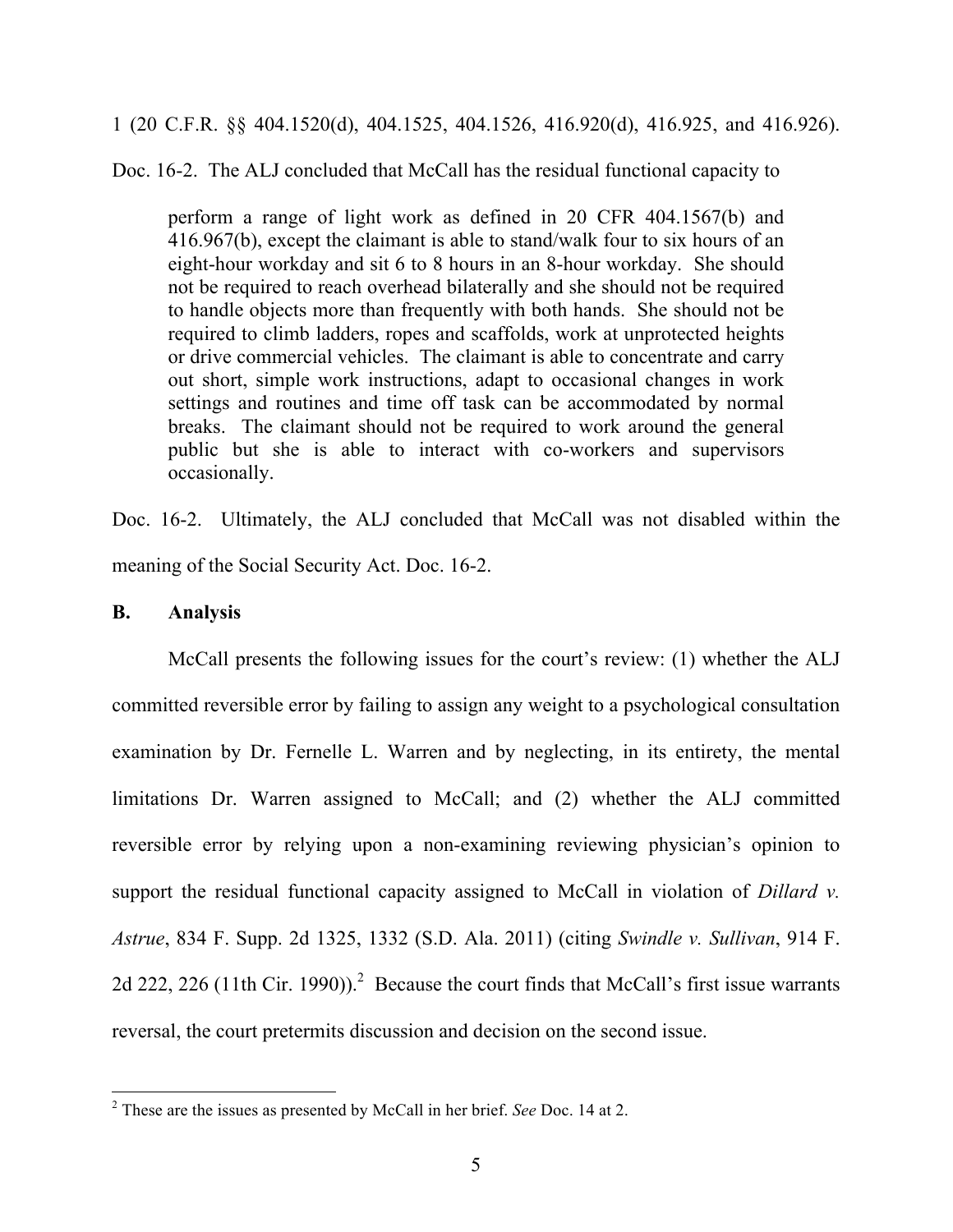Weighing the opinions and findings of treating, examining, and non-examining physicians is an integral part of steps four and five of the ALJ's sequential evaluation process for determining disability. The Eleventh Circuit has explained in *Winschel v. Commissioner of Social Security*, 631 F.3d 1178 (11th Cir. 2011), that whenever a physician or psychologist offers a statement reflecting judgments about the nature and severity of a claimant's impairment—including symptoms, diagnosis, and prognosis, what the claimant can still do despite her impairments, and the claimant's physical and mental restrictions—the statement is an opinion requiring the ALJ to state with particularity the weight given to it and the reasons for doing so. *Id.* at 1178-79 (citing 20 C.F.R. §§ 404.1527(a)(2), 416.927(a)(2); *Sharfarz v. Bowen*, 825 F.2d 278, 279 (11th Cir. 1987)). In the absence of such a statement, "'it is impossible for a reviewing court to determine whether the ultimate decision on the merits of the claim is rational and supported by substantial evidence.'" *Id.* (quoting *Cowart v. Schweiker*, 662 F.3d 731, 735 (11th Cir. 1981)).

In this case, while the ALJ briefly mentions Dr. Warren's opinion, $3$  she does not articulate what weight she gave this opinion, nor her grounds for rejecting this opinion. The Commissioner does not dispute this flaw in any meaningful way. In fact, the Commissioner's brief is devoid of any direct discussion of the ALJ's failure to articulate

<sup>&</sup>lt;sup>3</sup> The only explicit discussion of Dr. Warren's opinion in the ALJ's decision is the following: "In addition, a mental status evaluation of the claimant revealed alertness, attentiveness, normal speech, coherent expressions, intact orientation, and low average to average range intelligence. Dr. Fernelle's objective findings evidenced the claimant was essentially able to mentally function (Exhibit 12F)." The court notes that the ALJ's reference to Dr. Fernelle is a mistaken reference to Dr. Warren, whose first name is Fernelle.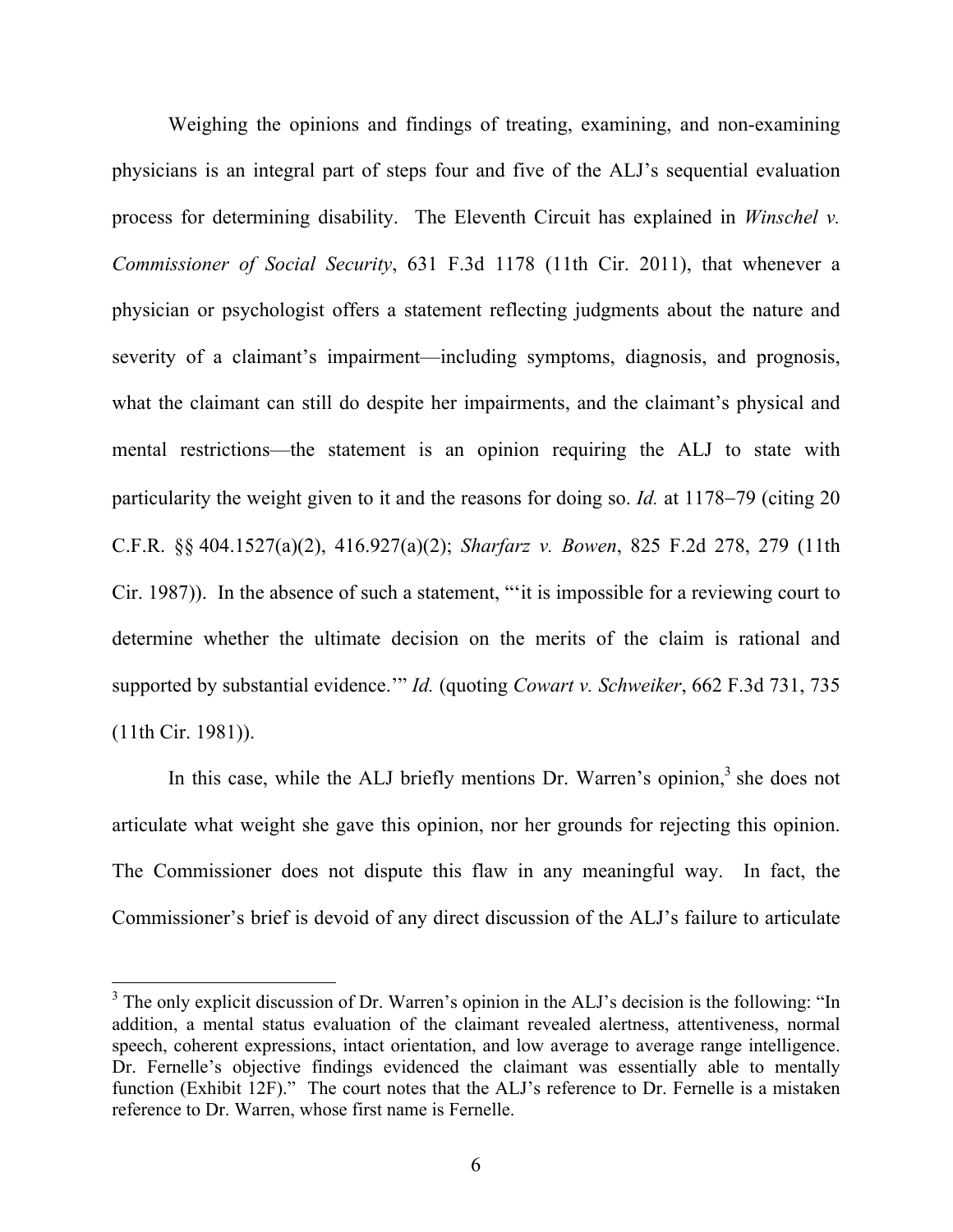the weight given to Dr. Warren's opinion, instead addressing whether the ALJ was required to base her residual functional capacity finding on Dr. Warren's opinion. That is not the issue before the court, however. The issue is whether the ALJ erred by failing to articulate what weight, if any, she gave to Dr. Warren's opinion, and the court finds that she did. The law is clear that the ALJ was required to state with particularity the weight given to Dr. Warren's opinion and the reasons therefor, and her failure to do so mandates reversal. *See Scott v. Comm'r of Soc. Sec.*, 2012 WL 834118, at \*3-4 (M.D. Fla. Mar. 13, 2012) (reversing and remanding when ALJ failed to state what weight was given to the opinion of a consultative examining psychologist).

Moreover, while this argument was not raised by the Commissioner, the court finds that the ALJ's error in failing to articulate the weight given to Dr. Warren's opinion was not harmless. Dr. Warren's opinion explicitly states that McCall's prognosis is "poor," that her "ability to function independently is moderately to severely impaired," and that "her ability to remember and to carry out instructions, as well as respond appropriately to supervisors, co-workers, and work pressures in a work setting is moderately to severely impaired." Doc. 16-10 at 5. Even the Commissioner recognizes that Dr. Warren "concluded Plaintiff's mental functional limitations effectively preclude her from working." Doc. 15 at 6. Thus, Dr. Warren's opinion contradicts the ALJ's residual functional capacity finding that McCall can perform light work, that she can "stand/walk four to six hours on an eight-hour workday, and sit 6 to 8 hours in an 8-hour workday;" that she can "understand, remember and carry out short, simply work instructions;" and that she is "able to interact with co-workers and supervisors